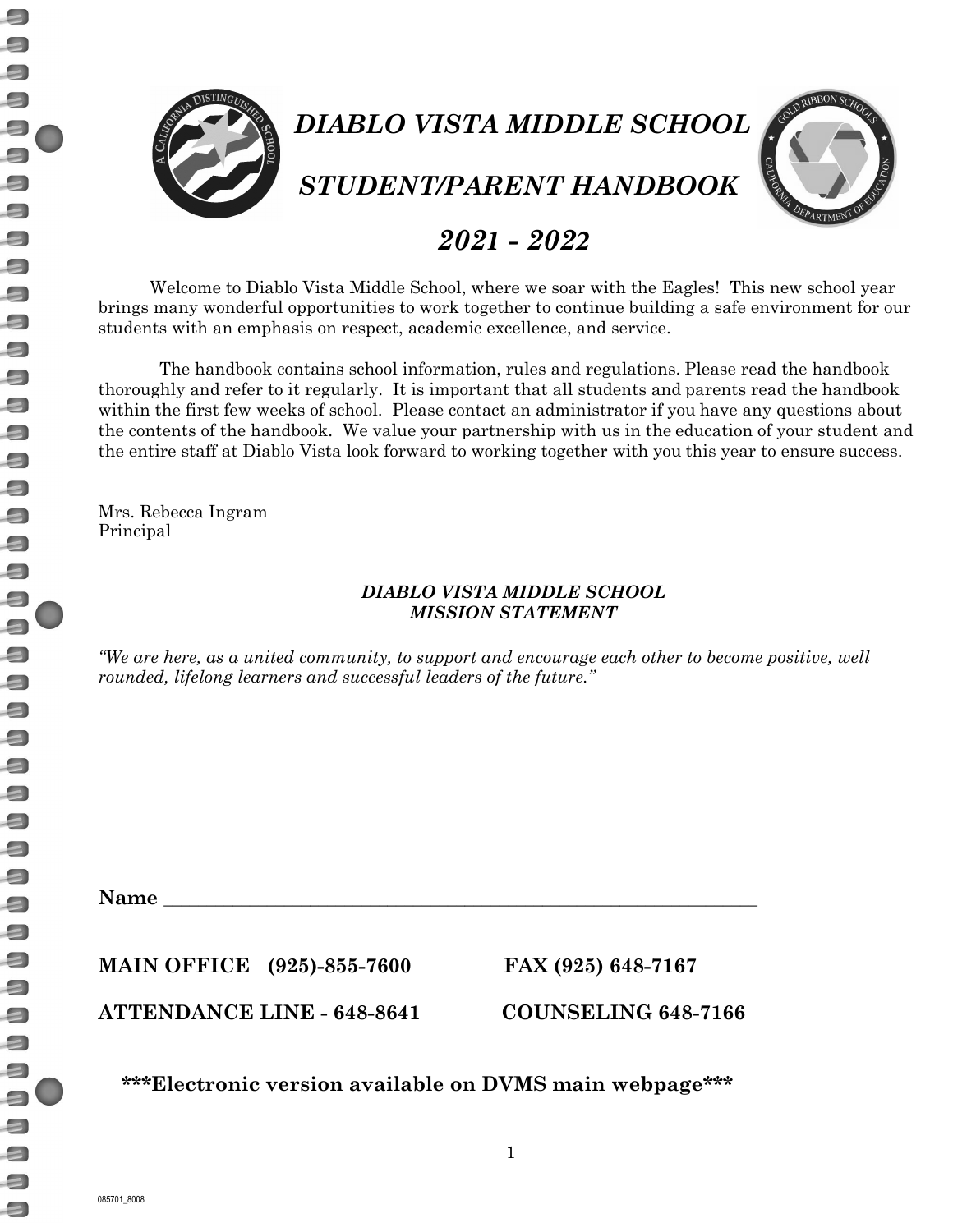# e E E E E E E E E E E E E E E E E E E E E E E E E E E  $\blacksquare$ E E E E E E e E E E E E

E

# **GENERAL INFORMATION**

**LOST AND FOUND -** Clothing and books found on the campus should be put in the **LOST and FOUND** container in the **MPR.** We encourage students to clearly label all items brought to school. Bringing valuables to school is discouraged. Backpacks, books, lunches, purses, etc. should not be left unattended at any time. If something is lost, students should check in the **MPR Lost and Found** before or after school, during break or at lunchtime. At the end of each quarter, articles not claimed will be given to local charities.

**LUNCH - EATING ON CAMPUS -** A variety of hot and cold lunch items and snacks may be purchased in the cafeteria, located in the MPR. Lunches will be eaten in the MPR. In an effort to keep our campus clean, no one will be allowed outside to eat during lunch. The district food service provides free or reduced-price lunches for students who qualify. Students who wish to apply for this service should see the Office Manager; applications are in the school registration packet. Students are encouraged to bring their own snacks to eat during the ten-minute morning break. Parents are **highly discouraged** from bringing special outside food to their child during school hours. **No food may be brought for children other then your own, due to health and allergy concerns.**

**FORGOTTEN ITEMS -** Parents may drop off items that have been forgotten in the main office. Please have the student's name on the item. **Classes will not be interrupted for forgotten items**. Students may check in at the main office during break or lunch if they have forgotten lunch, school assignments, P.E. clothes, etc.

### **POSSESSION OF CELLULAR PHONES AT SCHOOL – SRVUSD Policy**

Possession of cellular phones or other electronic devices by a student, at school, is a privilege, which may be forfeited by any student who fails to abide by the pertinent district or school rules that pertain to the possession/use of such devices. **Cellular phones or other electronic devices are not to be used, heard or seen during the school day.** The district/school shall not be responsible for the loss of or damage to a cellular phone brought onto campus. If students do not comply with school and district guidelines, the device may be confiscated. Violations may result in further disciplinary consequences.

**NO CELL PHONES may be used during school hours. If phones are visible or audible, they will be taken and held for parent pick-up after school. Repeat violations will result in progressive discipline.**

**SMART WATCHES should be used to tell time and not for communication with others; this too will be taken and held for parent pick-up after school. Repeat violations will result in progressive discipline.**

**AFTER SCHOOL-** All students are expected to leave campus **fifteen minutes** after the end of the school day, unless they are in a school sponsored activity or the Danville Rec. program.

**VISITORS -** All visitors must sign-in and receive a *Visitor Badge* before proceeding to any part of the campus. Drop-in visits are not permitted. Any visit must be pre-arranged with school personnel. Students or friends from other schools are not permitted to visit Diablo Vista while school is in session or to attend school dances or other school activities.

## **ATTENDANCE**

**REPORTING AND CLEARING AN ABSENCE -** Being in class, on time and ready to learn, is one of the most important keys to success in school. In the event that a student is absent, a parent should call the attendance telephone recorder. The call must be made each morning if the absence is more than one day. **Students are not to call in their own absences.** If an absence is not called in, a note explaining the absence is to be brought to the attendance office **before** school begins upon the student's return. The following information should be included in either the phone message or note: student name - date of absence - reason for absence and relationship to the student. *THE ATTENDANCE LINE IS ON 24 HOURS – 648-8641.*

**LEAVING DURING THE DAY -** If a student is to be dismissed before the end of the school day, a note must be presented to the attendance office before school. The note must contain the student's name, date, time of dismissal, and parent signature. *"Permission to Leave Grounds***"** slip will be given to the student. At the beginning of the period, the *"Permission to Leave Grounds"* pass should be shown to the teacher. The parent or guardian must sign the student out in the attendance office, indicating the exact time of departure. If the student returns the same day, the student must sign back into the attendance office for a pass to return to class.

**HOMEWORK REQUESTS (Excused absences) -** If a student feels well enough to do homework assigned the day of the illness; a friend in the same class should be called for the assignment. For this purpose, students should keep the phone numbers of a "homework buddy" or two for each of their classes. You should also check **School Loop,** for daily assignments and class announcements. If a student is ill two or more consecutive days from school; please call the office by 9:30 a.m. on the third day to request make-up work. The teachers will attempt to assemble the assignments (per request) and have them in the office by 3:15 p.m. so that the work may be picked up the same day as requested. Please do not forget to pick up the requested work. Homework requests received after 9:30 a.m. may not be ready until the next day.

**OTHER ABSENCES FROM SCHOOL -** The State of California recognizes only illness, medical appointments, and funerals as legal absences. It may be necessary, however, for students to accompany their parents for reasons other than those listed. In order to benefit from such a trip and not miss out on schoolwork, students may complete an Independent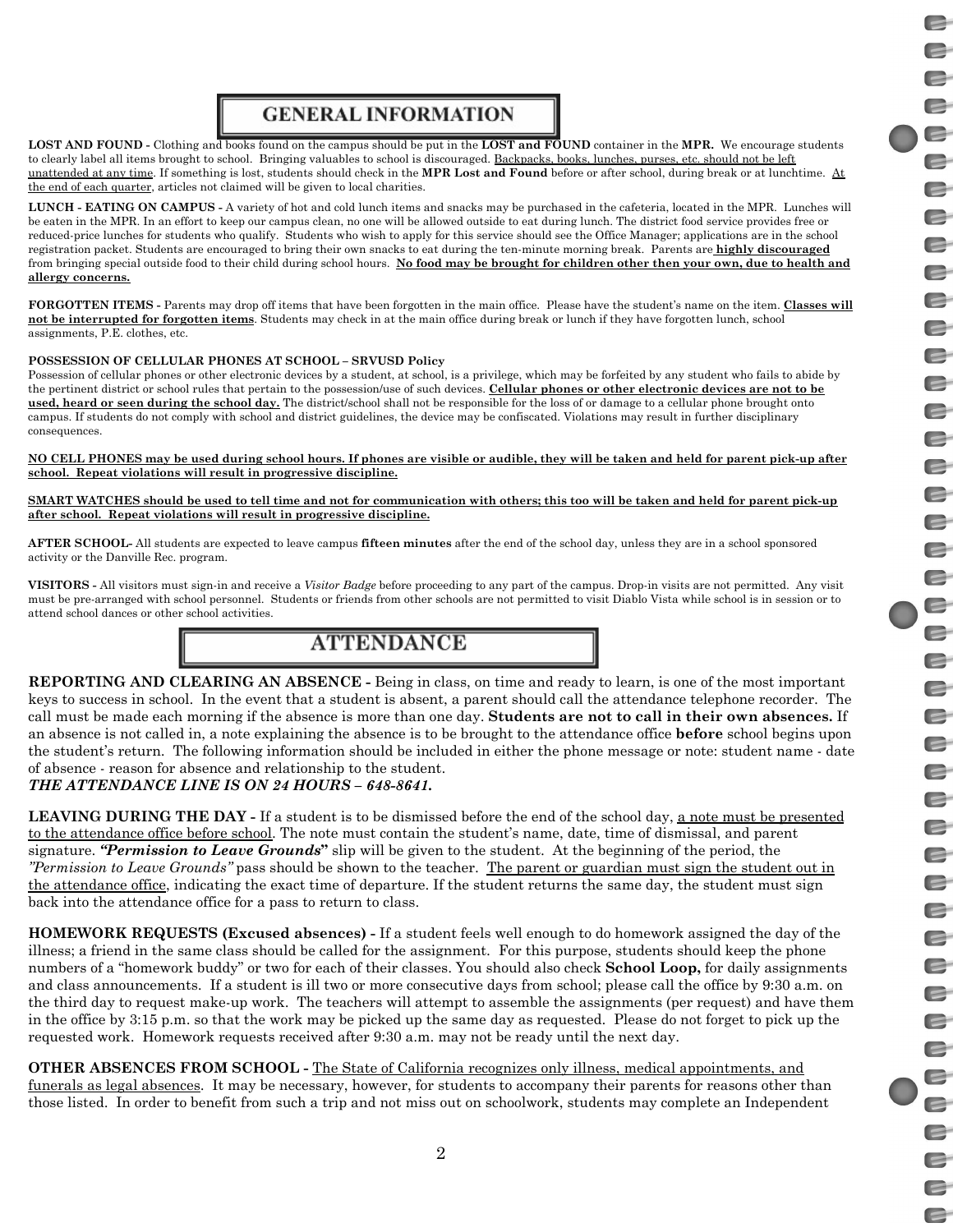Study Contract if gone more than **5** school days. An Independent Study Contract will not be issued for less than **5 consecutive** school days. The Independent Study Contract process is:

- a. Student or Parent obtains a Master Agreement for Independent Study contract from the Attendance office. It must be completed and returned to the office at least **5** school days **before** the student's absence.
- b. Assignment sheets are sent to each of the student's teachers for completion and returned to the attendance office.
- c. Assignment sheets and any accompanying material are collected and given to the student prior to their leaving.
- d. Students complete their assignments and turn their work into each teacher the day they return to school.

If this procedure is not followed, the student may not be given the opportunity to receive credit for any make-up work during the period of absence.

**MAKE-UP WORK -** Arrangements for make-up work, after **excused** absences, are the responsibility of the student. Make-up work from the teacher must be requested upon the first day of the student's return.

**TARDY/TRUANCY POLICY -** It is our belief that being on time to classes, meetings, and appointments is an important trait directly related to success in school and one's chosen career. When a student enters the classroom late it does cause a disruption. It is during the first part of the period that the lesson's objectives are explained, assignments are corrected, and new assignments are discussed. **All students should be at school no later than 8:05 AM. School begins at 8:10 AM.** Students who arrive after the 8:10 AM tardy bell are considered TARDY and must sign in at the attendance office before going to class. A parent note or phone call is required if a student is going to be late.

### **Consequences for unexcused tardies to school (per quarter):**

- <sup>1st</sup> Offense Attendance office will document and attempt to resolve a student's tardy problem by discussing the situation and reinforcing the importance of being on time.
- $2<sup>nd</sup>$  Offense Attendance office will document the tardy and a letter will notify the parent. A copy of the letter should be signed and returned to Diablo Vista.
- 3<sup>rd</sup> Offense Attendance will document tardy and lunch work detail may be assigned.
- 4th Offense Attendance office will document tardy and an *After School* detention may be assigned and an attendance contract may be initiated.
- $5<sup>th</sup>$  Offense If tardies continue and the contract is not adhered to, consequences may include additional after school detention, (a student who is considered truant as defined under E.C. section #48260 may be required to attend make-up classes conducted on one day of a week-end #E.C. #37223, you may contact the school to review Education Code reference above) and school suspension for willful defiance, being dropped from the class, or referral to the school district's School Attendance Review Board (SARB). **Students will also be ineligible for school activities such as dances, other school activities, and school sports.**

**TARDIES DURING THE SCHOOL DAY** - Teacher consequences will be applied according to their class policies and procedures. Students with repeat offenses will be referred to administration for further consequences.

**EXCESSIVE AND UNEXCUSED ABSENCES**- If a student is absent from school for three days in one school year without valid/legal excuse (illness, bereavement, or religious observance), or absent more then 30 minutes during the school day without a valid excuse on three different days, or has chronic absences (10 excused) they will be considered truant and the Student Attendance Review Board process will be initiated.

**CUTTING CLASS -** Students who are absent from their assigned class or area without permission will be deemed to be cutting class. Cutting class is considered to be a major violation of school rules and will be referred to the administration.

**HALL PASS POLICY –** Students out of class must have a hall pass or note from teacher in their possession.

# **DISCIPLINE CODE AND BEHAVIOR GUIDELINES**

**PHILOSOPHY -** Diablo Vista Middle School supports the philosophy set forth in the Discipline Code and Behavior Guidelines statement of the San Ramon Valley Unified School District. In striving to ensure the success of students, school staff and parents must work together to support the appropriate behavior necessary at school. In enforcing the rules of the school district and the State of California, students must understand that their actions do have consequences. **Students will be held accountable for appropriate behavior, regular school attendance, and continual striving for** academic and co-curricular success. Students will be held accountable for behavior off campus if they are on **their way to or from school (up to 1 hour after school).**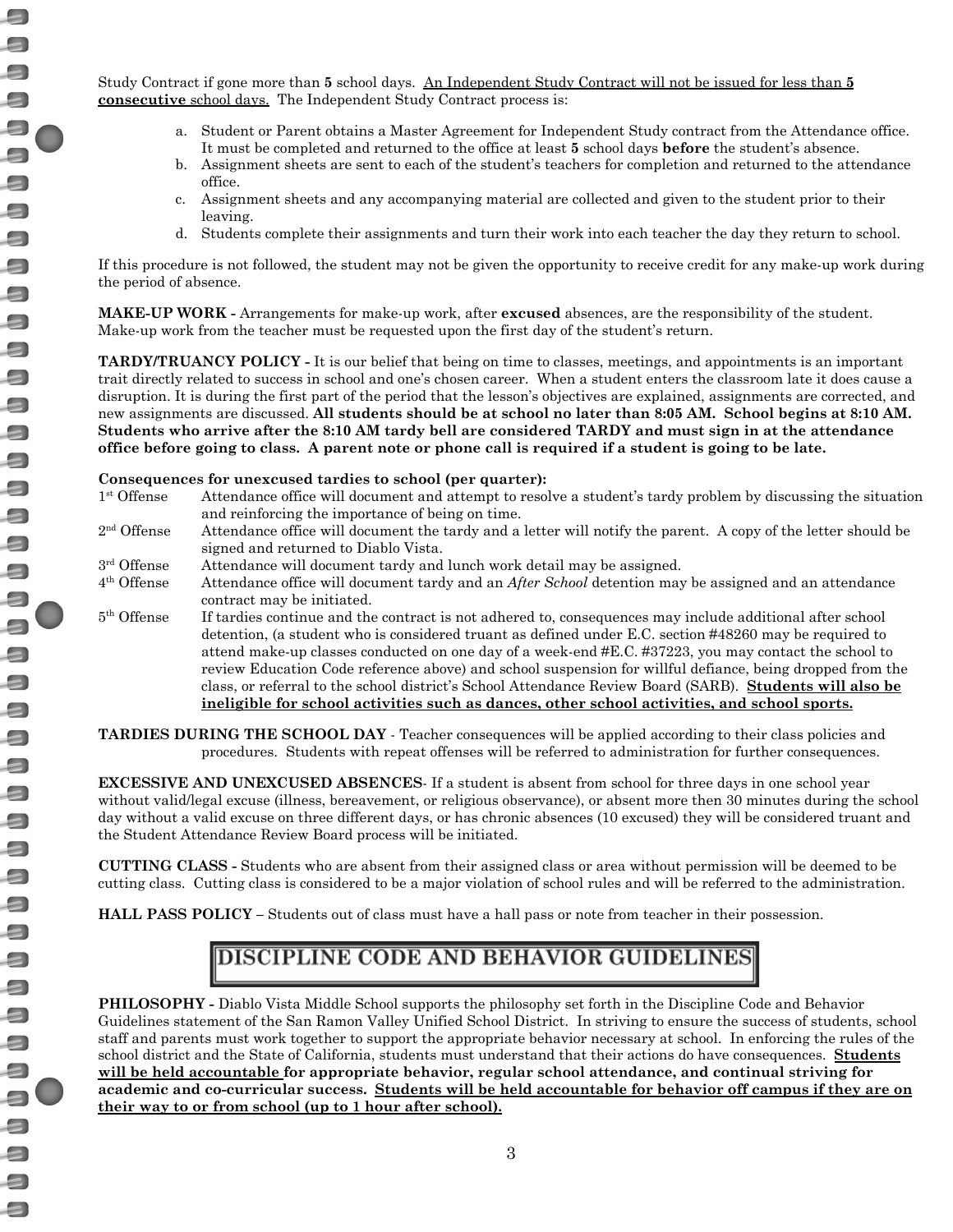Positive student recognition programs have been designed to motivate students toward meeting the high academic and behavior expectations held by our school, district and community. Some of these programs, described earlier in this handbook, include:

- Diablo Vista **"SOARING EAGLE**" program
- Student of the Month
- Honor Roll
- A Campus of Character DVMS Cookie Coupon

**STANDARD SCHOOL WIDE DISCIPLINARY PROCEDURES -** When a student is involved in some form of misbehavior, a review of the incident will occur. The student's previous behavior record is extremely important for school staff to consider in dispensing discipline as a consequence of an incident of misbehavior. In general, the following levels of consequences for misbehavior are progressive in nature and ultimately lead to expulsion from the San Ramon Valley Unified School District. *(See Suspension and Expulsion Policy included)*

| Level 1 | Teacher documentation; student/parent notification; warning of misbehavior; reinforcement of             |
|---------|----------------------------------------------------------------------------------------------------------|
|         | classroom and/or school rules and expectations. (Depending upon severity of misbehavior, a               |
|         | higher-level consequence may be assigned immediately).                                                   |
| Level 2 | Teacher documentation; referral to administration; possible parent conference; school work detail;       |
|         | detention; loss of school activity privileges; possible referral to Student Success Team (SST); increase |
|         | in school work detail or school detention.                                                               |
| Level 3 | Student behavior contract; classroom suspension; in-house suspension; school suspension; referral to     |
|         | school attendance review board (SARB); drop from class.                                                  |
| Level 4 | Increase in level 3 consequences; minimum day schedule; transfer to alternative program; expulsion.      |

There are some offenses, which are severe or have been repeated over time, however, and a consequence is **assigned immediately, past record not withstanding.** When a student repeats a given misbehavior or combination of such, the penalty increases and becomes more serious. It should be noted that any offense or combination of offenses might lead to expulsion if other means of correction fail to bring about proper conduct, or when a student's presence causes continuing danger to other students or staff members. Parent support and reinforcement of behavior expectations is critical in changing student misbehavior.

## **DRESS CODE**

Appearance and dress must be within the limits of safety, cleanliness, and appropriateness for school and shall not interfere with any aspect of the total school program. A student whose dress/attire is not appropriate for school will be asked to change into their P.E. clothes. The following dress and grooming requirements are to be followed:

- Hats are not to be worn indoors. Scarfs or hats worn for religious reasons are always acceptable.
- All articles of clothing or accessories which have slogans advertising alcoholic beverages, illegal substances, tobacco products, or bearing violence, crude, vulgar, profane, or sexually inappropriate language, advocate racial, ethnic, or religious prejudice, gang identity, or disrespectful or suggestive slogans are prohibited.
- Pajamas may not be worn at school unless it is for a scheduled spirit day.
- Short shorts and skirts are not to be worn at school. Undergarments shall not be worn as outerwear. Low cut revealing tops (front or back), sleeveless shirts or dresses, and swimsuits shall not be worn at school. Students will be asked to change into their P.E. clothes unless they have a change of clothes with them at school.
- Students must wear shoes or sandals with a heal strap at all times. High heels, slippers, flip flops, slides, and platform shoes are not to be worn at school. Students will be required to change into their P.E. shoes if they wear prohibited footwear.

**PROHIBITED MATERIALS - NOTE:** The return of confiscated items will be given to the parent at the discretion of the administration.

### "SCHOOL PREMISES" ENCOMPASSES THE ENTIRE CAMPUS, INCLUDING PARKING AREAS AND AREAS NORMALLY SUPERVISED BY SCHOOL PERSONNEL.

- 1. The use, distribution, sale, or possession of any DRUGS, look-alike drugs, or illegal substances by students on or about the school grounds, is in violation of State Law and is cause for suspension or expulsion from school. The Danville Police will be notified and students will be cited (This includes over the counter, herbal and energy boost substances).
- 2. Use or being under the influence of or possession of alcoholic beverages of any kind is also in violation of State Law and is cause for suspension or expulsion. The Danville Police will be notified and students will be cited.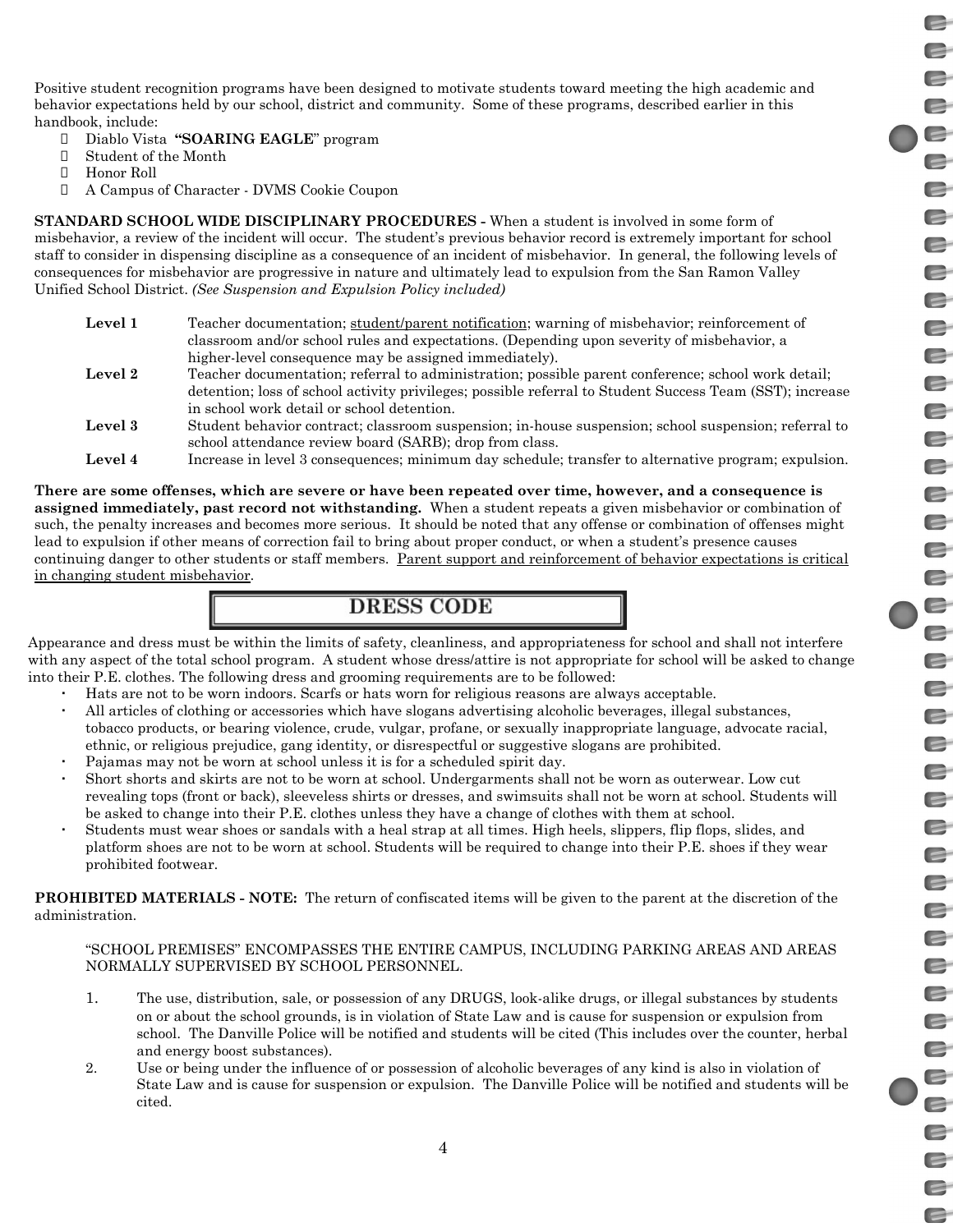- 3. SMOKING or having tobacco, in any form including e-cigarettes, on or about school premises is cause for disciplinary action.
- 4. Matches, lighters, or any kind of noise making devices including poppers are not permitted on campus. Any type of explosive is illegal, and possession is grounds for expulsion.
- 5. Possession of any object having potential to inflict injury or damage upon another person or their property is not permitted. The objects will be confiscated and consequences for possession of a dangerous object will be imposed.
- 6. **Digital cameras including cell phone cameras, recorders of any kind, and laser pens cannot be used during the school day. These items may be confiscated by school personnel and returned to the parent.**
- 7. Buying, selling, or trading of **ANY** item is prohibited.
- 1. Spitting is not permitted. Gum may not be brought onto the campus.
- 9. Valuable items of ANY KIND should not be brought to school. The school is not liable if these items are lost or stolen.
- 10. Do not bring any type of toy to school. These items may be confiscated by school personnel and returned to the parent.
- 11. Bikes, skateboards, scooters and roller blades are not allowed on campus during school hours except in designated areas. Students are expected to follow ALL safety rules on and off campus.
- 12. Large sums of money should not be brought to school. A student should not carry more money that necessary to purchase school lunch.

Changes in Education Code Related to Expulsions. Through December 31,2001, possession of an explosive is an offense under Education code (EC) section 48915(a)(2). Effective January 1, 2002 (as provided by recently enacted legislation, Senate Bill 166, chapter 166, Statutes of 2001), possession of an explosive will be moved from section 4895(a) (2) and placed in a new section, EC 48915(c), where it will be a new mandatory expulsion offence. To view California Education code visit the following website www.leginfo.ca.gov/calaw.html. All SRVUSD Policy and Procedures (APIP) will be included in the school registration packet. School rules are in the Parent Handbook that is available at registration and in the office.

**EXPECTATIONS FOR APPROPRIATE BEHAVIOR AT DIABLO VISTA -** Always enter and exit classrooms in an orderly manner. Upon arrival to the classroom, students should have materials ready, sharpen pencils if necessary, be seated, be quiet and be prepared for the beginning of class.

- a. All school personnel and classmates shall be treated and addressed in a respectful manner.
- b. **Teasing and or/bullying is not tolerated at Diablo Vista**. "Just kidding" or "It was a joke" are not acceptable explanations for teasing or bullying behavior.
- c. Rules of courtesy to teachers and fellow classmates shall be followed at all times. Give courteous attention when anyone is addressing the class. Raise your hand for permission to speak. Follow each teacher's procedures for sharpening pencils, leaving a seat, using the restrooms etc.
- d. Cheating in any form is unacceptable and not tolerated at Diablo Vista. Classroom and school consequences will apply:
	- Plagiarism copying from another source in part or as a whole (print or electronic)
	- Using the internet as a resource without directly citing the source.
	- Copying another student's work or allowing other to copy.
	- Obtaining information in any manner not directed by the teacher during a testing situation.
	- Representing another's work as your own.
- e. The teacher dismisses class.

 $\equiv$ 

 $\Box$  $\Box$  $\Box$  $\Box$  $\Box$  $\Box$  $\Box$  $\Box$  $\Box$ 9  $\Box$  $\Box$  $\Box$ 3

> 8  $\Box$

 $\Box$ 

a  $\Box$  $\Box$  $\Box$ 

- f. Respect public and private property. Keep school desk and surrounding area clean and neat. Take good care of furniture, books, restrooms and other facilities and equipment provided. Restitution will be required along with disciplinary consequences for any damages caused by a student.
- g. Food is not allowed in the classrooms. Gum is not allowed on campus. Eat only in assigned eating areas and put trash in receptacles provided when finished.
- h. Please do not plan individual birthday celebrations during the school day. Any balloons, gifts or other items brought to school will be held in the office until the end of the day. **Special lunch deliveries for groups are not permitted.**
- i. School offices are the center of many activities. Students entering any office shall conduct themselves in a respectful manner.
- j. Students may not borrow money from other students.
- k. When problems cannot be solved in an appropriate way (talking it out), seek assistance from the counselor or other school staff member.

## **ACCEPTABLE USE OF ELECTRONIC COMMUNICATION**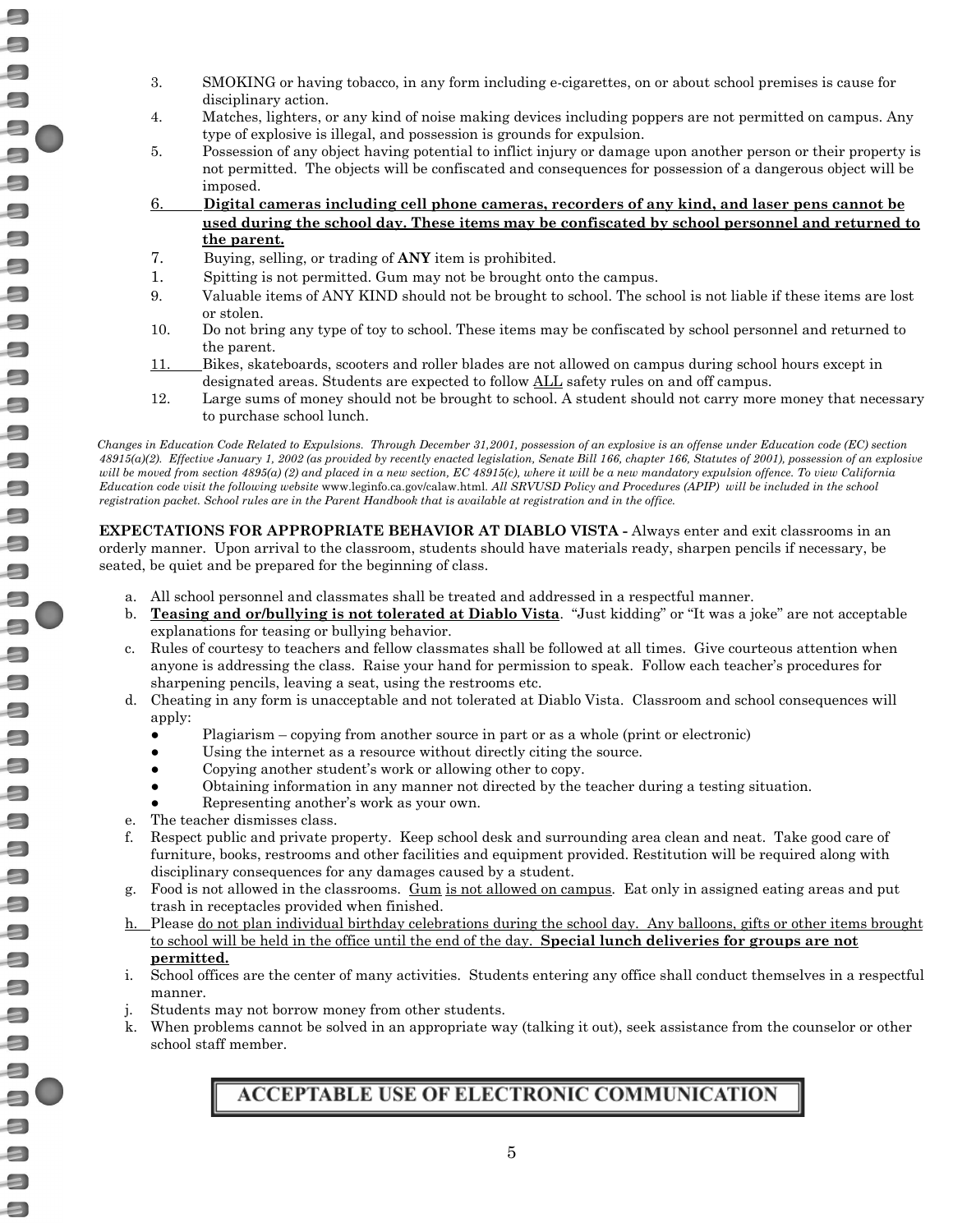E E E e E e E e E E E E E E e E E E e e E E E e e e e e E e E E e E  $\blacksquare$ E E  $\blacksquare$ E e E E E

E

As the use of digital technology becomes more prevalent throughout our schools, the San Ramon Valley Unified School District is committed to helping students learn the responsible use of such technology in a safe and appropriate manner. This document serves as a reminder to parents and students that cell phones, cameras, video cameras, websites and other means of transmitting electronic data can be disruptive and/or harmful, with respect to themselves, other students and staff, as well as the overall school environment. The following information has been developed with the safety of all students and staff in mind.

### **CYBER BULLYING**

Cyber Bullying is the use of electronic information and communication devices to willfully and repeatedly harm either a person or persons through the medium of electronic text, photos, or videos. Examples of this behavior include but are not limited to:

- Sending/posting false, cruel, hurtful or vicious messages/comments.
- Creating websites that have stories, cartoons, pictures, and jokes ridiculing others.
- Breaking into an email account and sending vicious or embarrassing materials to others.
- Engaging someone in electronic communication, tricking that person into revealing sensitive personal information and forwarding that information to others.
- Posting of a student picture without their permission.
- Recording/posting inappropriate images or video will result in administrative consequences.

Bullying of this nature creates a hostile, disruptive environment on the school campus and is a violation of the student's and staff member's right to be safe and secure. Actions deliberately threatening, harassing, intimidating an individual or group of individuals, placing an individual in reasonable fear of harm or damaging the individual's property; or disrupting the orderly operation of the school, will not be tolerated.

## **INAPPROPRIATE USE OF TECHNOLOGY**

The fundamental principles behind these policies are that students should never do anything that harms another student or prevents them from learning. Any use of technological media that interrupts with a student's right to learn will not be tolerated. Electronic media includes, but is not limited to: social networking sites, chat rooms and discussion groups, instant messaging, text messaging, computers, cell phones and personal digital devices, digital cameras, cell phone cameras, and web cams. As new technologies emerge, they too may be included with the above forms of electronic communication. Examples of this behavior include but are not limited to:

- Sending, sharing, viewing, or possessing pictures, text messages, emails, or other material of sexually explicit, graphic, or disruptive nature on any device is prohibited on a school campus.
- If the conduct occurs off school grounds and causes or threatens to cause a substantial disruption at school or interferes with the rights of students or school staff to be secure, school administration may impose consequences. The Administration may also report the Cyber Bullying or Harassment to the police.

### **CONSEQUENCES - INAPPROPRIATE USE OF TECHNOLOGY**

Education Codes 48900.4 and 48900 (r), strictly prohibit harassment or bullying of any kind and such behavior is subject to consequences, including possible expulsion.

- Sexually explicit material that is transmitted electronically may result in parents or police being notified, and that material may be reported as suspected child abuse or neglect.
- All students involved in the transmission and/ or possession of such images or text may be disciplined under California Education Code 48900 (i): Committed an obscene act or engaged in habitual profanity or vulgarity.
- If reasonable suspicion exists that a student has been involved in possessing or transmitting such material, the electronic device involved may be confiscated and searched by school officials.
- The transmission of such material involving another student may be punished under California Education Code 48900 (r): Engaged in an act of bullying, including, but not limited to, bullying committed by means of an electronic act, as defined in subdivisions (f) and (g) of Section 32261, directed specifically toward a pupil or school personnel.
- Additionally, Education Code 48900 (k) states that any disruption of school activities or otherwise willful defiance of the valid authority of supervisors, teachers, administrators, school officials, or other school personnel engaged in the performance of their duties can also lead to suspension

### \*\*\* Education Codes 48900.4 "Harassment, threats, or intimidation creating an intimidating or hostile educational environment"

\*\*\*Education Code 48900 (k) "Disrupted school activities or otherwise willfully defied the valid authority of supervisors, teachers, administrators, school officials, or other *school personnel engaged in the performance of their duties.*

*\*\*\*Education Code 48900 (i) "Committed an obscene act or engaged in habitual profanity or vulgarity*

\*\*\* Education Code 48900 (r) "Engaged in an act of bullying, including, but not limited to bullying committed by means of an electronic act, as defined in subdivisions (f) and *(k) of Section 32261, directed specifically toward a pupil or school personnel"*

### **ACTION STEPS TO RESPOND TO BULLYING OR HARASSMENT**

**Any student who receives such an image or message against their will should:**

- Inform a school official immediately.
	- Save the evidence. Print the online harassing text if possible.
	- Identify the bully.
	- Clearly tell the bully to stop.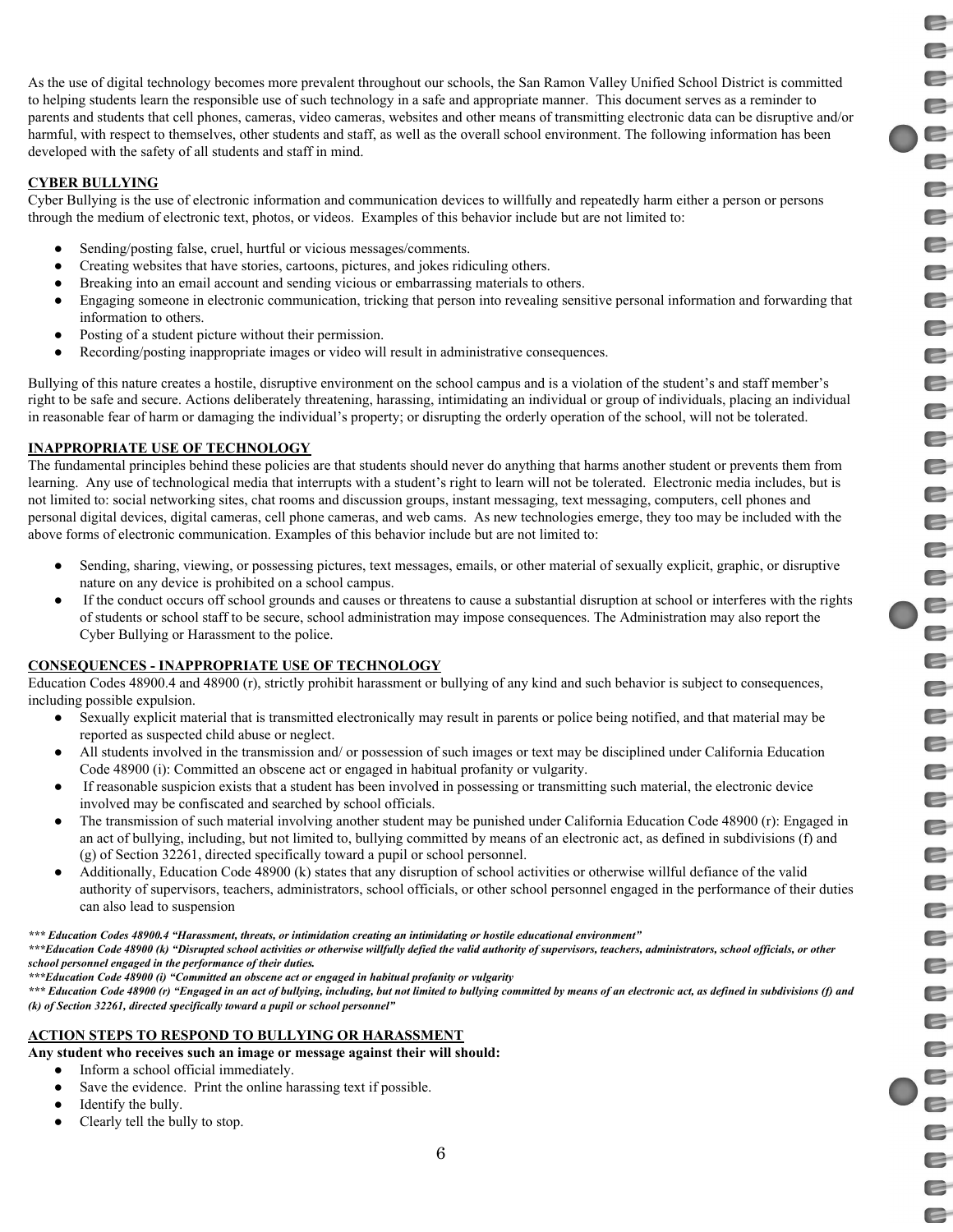- Ignore the bully by leaving the online environment and/or blocking communications.
- File a complaint with the Internet or Cell Phone Company.
- Contact the bully's parents.
- Contact the police.

 $\Box$ 

 $\Rightarrow$ 

 $\Box$ 

a

#### **SAN RAMON VALLEY UNIFIED SCHOOL DISTRICT 699 Old Orchard Drive Danville, CA 94526 Policy of Sexual Harassment (Board Policy 5145.7)**

It is the policy of the Governing Board of the San Ramon Valley Unified School District to provide an educational and work environment free of unwelcome sexual advances, requests for sexual favors, and other verbal, visual or physical conduct or communications constituting sexual harassment, as defined by Education Code 212.5 and otherwise *prohibited by state and federal statutes.*

Prohibited sexual harassment includes, but is not limited to, unwelcome sexual advances, requests for sexual favors, and other verbal, visual, or physical conduct of a sexual nature, made by someone from or in the work or educational setting, under any of the following conditions (Education Code 212.5):

- a. Submission to the conduct is explicitly or implicitly made a term or a condition of an individual's employment, academic status, or process.
- b. Submission to, or rejection of, the conduct by the individual is used as the basis of employment or academic decisions affecting the individual.
- c. The conduct has the purpose or effect of having a negative impact upon the individual's work or academic performance, or of creating an intimidating hostile, or offensive work or educational environment.
- d. Submission to, or rejection of the conduct by the individual is used as the basis for any decision affecting the individual regarding benefits and services, honors, programs, or activities available at or through the educational institution.
- Other types of conduct which are prohibited in the district and which may constitute sexual harassment include:

*Verbal or written conduct:* making derogatory comments, including epithets, slurs, jokes, etc.; sexual propositions or flirtations, graphic commentary about an individual's body; sexually degrading words used to describe an individual; suggestive or obscene letters, notes or invitations; spreading sexual rumors.

**Visual conduct:** leering; making sexual gestures; displaying sexually suggestive objects, pictures, books, magazines, etc. **Physical conduct:** inappropriate touching or impeding one's movement.

Every student, employee or applicant has the right to be free from harassment from adults and/or from students in the work or educational setting. The district prohibits retaliatory behavior against any complainant or any participant in the complaint process. Each complaint of sexual harassment shall be promptly investigated in a way that respects the privacy of all parties concerned.

A copy of this policy on sexual harassment shall be 1) displayed in a prominent location at school sites and work sites, 2) provided as part of the orientation for new students at the beginning of each term as applicable, 3) provided for employees annually at the beginning of the school year and for each new employee, and 4) included in publications that set forth the comprehensive rules, procedures and standards of conduct of the school or district. In-service regarding this policy and administrative procedures will be provided to all staff periodically as appropriate and annual review will be encouraged as part of student and staff orientation activities.

### **Grounds for Suspension and Expulsion**

School administration will take into account frequency, severity, and grade level at which behavior problems occur. Repeated infractions may result in expulsion. **OFFENSE**

#### Ed Code 48900

- A. 1.Caused, attempted to cause, or threatened to cause physical injury to another person. 2.\*Willfully used force or violence upon the person of another, except in self- defense.
- \*B. Possessed, sold, or otherwise furnished any firearm, knife, explosive, or other dangerous object.
- \*C. Unlawfully possessed, used, sold, or otherwise furnished, or been under the influence of any controlled substance as defined in the Health and Safety Code, alcoholic beverage, or intoxicant of any kind.
- \*D. \*Unlawfully offered, arranged, or negotiated to sell any controlled substance as defined in Health and Safety Code, alcoholic beverage or intoxicant of any kind, and then sold, delivered, or otherwise furnished to any person another liquid, substance, or material and presented same as a controlled substance, alcoholic beverage, or intoxicant.
- E. Committed or attempted to commit robbery or extortion.
- F. Caused or attempted to cause damage to school property or private property.
- G. Stole or attempted to steal school property or private property.
- H. Possessed or used tobacco, or any product containing tobacco or nicotine products (except in the very limited instance of nicotine as an ingredient of a prescribed drug that requires ingestion during school hours) including, but not limited to, cigarettes, cigars, miniature cigars, clove cigarettes, smokeless tobacco, snuff, chew packets, and betel.
- I. Committed an obscene act or engaged in habitual profanity or vulgarity.
- J. Unlawfully possessed, or unlawfully offered, arranged, or negotiated to sell any drug paraphernalia, as defined in Section 11014.5 of the Health and Safety Code.
- K. Disrupted school activities or otherwise willfully defied the valid authority of supervisors, teachers, administrators, school officials, or other school personnel engaged in the performance of their duties.
- L. Knowingly received stolen school property or private property.
- M. Possessed an imitation firearm. As used in this section, "imitation firearm" means a replica of a firearm that is so substantially similar in physical properties to an existing firearm as to lead a reasonable person to conclude that the replica is a firearm
- N. Committed or attempted to commit a sexual assault or committed a sexual battery as defined in the Penal Code.
- O. Harassed, threatened, or intimidated a pupil who is a complaining witness or a witness in a school disciplinary proceeding for the purpose of either preventing that pupil from being a witness or retaliating against that pupil for being a witness, or both.
- P. Unlawfully offered, arranged to sell, negotiated to sell, or sold the prescription drug Soma.
- Q. Engaged in, or attempted to engage in, hazing. For purposes of this subdivision, "hazing" means a method of initiation or pre-initiation into a pupil organization or body, whether or not the organization or body is officially recognized by an educational institution, which is likely to cause serious bodily injury or personal degradation or disgrace resulting in physical or mental harm to a former, current, or prospective pupil. For purposes of this subdivision, "hazing" does not include athletic events or school-sanctioned events.